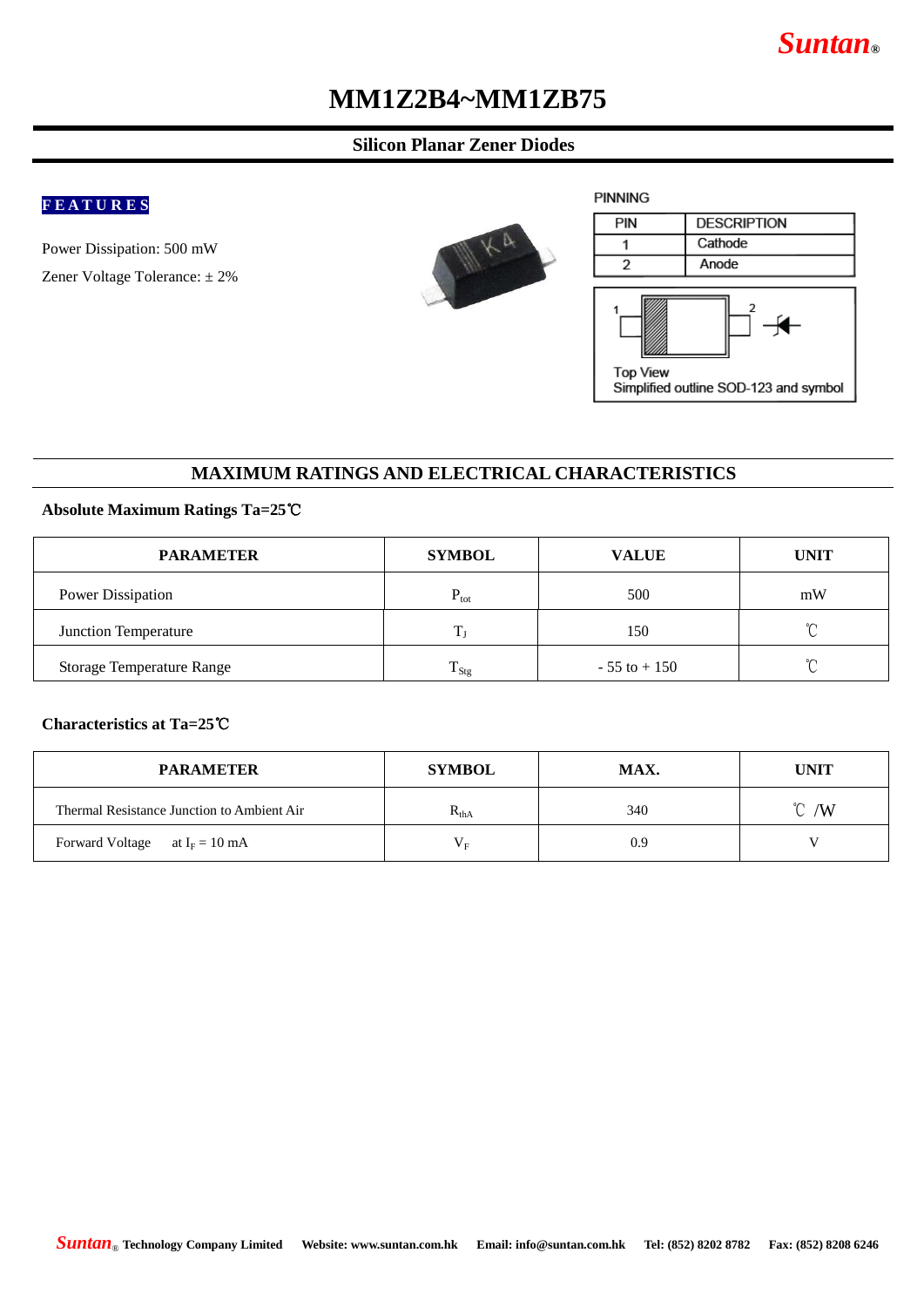## **Silicon Planar Zener Diodes MM1Z2B4~MM1ZB75**

#### **Characteristics at Ta=25**℃

| $MM1Z2B4$<br>MM1ZB75 | Marking | Zener Voltage Range <sup>1)</sup> |                  | Dynamic Impedance |                          | Reverse Leakage Current     |                      |                 |
|----------------------|---------|-----------------------------------|------------------|-------------------|--------------------------|-----------------------------|----------------------|-----------------|
|                      | Code    | $V_{\rm znom}$                    | $I_{ZT}$ mA<br>V | $\rm V_{ZT}$<br>V | $Z_{ZT}$ (Max.) $\Omega$ | at $I_{Z}$<br>mA            | $I_R$ (Max.) $\mu A$ | at $V_R$<br>V   |
| MM1Z2B4              | 5Y1     | 2.4                               | 5                | 2.3522.448        | 100                      |                             | 120                  |                 |
| MM1Z2B7              | 5Z1     | 2.7                               | 5                | 2.6462.754        | 110                      |                             | 120                  |                 |
| MM1Z3B0              | 6A1     | 3.0                               |                  | 2.943.06          | 120                      |                             | 50                   |                 |
| MM1Z3B3              | 6B1     | 3.3                               |                  | 3.2343.366        | 130                      |                             | 20                   |                 |
| MM1Z3B6              | 6C1     | 3.6                               | 15               | 3.5283.672        | 130                      |                             | 10                   |                 |
| MM1Z3B9              | 6D1     | 3.9                               |                  | 3.8223.978        | 130                      |                             |                      |                 |
| MM1Z4B3              | 6E1     | 4.3                               |                  | 4.2144.386        | 130                      |                             |                      |                 |
| MM1Z4B7              | 6F1     | 4.7                               |                  | 4.6064.794        | 130                      |                             |                      |                 |
| MM1Z5B1              | 6G1     | 5.1                               |                  | 4.9985.202        | 130                      |                             |                      | 1.5             |
| MM1Z5B6              | 6H1     | 5.6                               |                  | 5.4885.712        | 80                       |                             |                      | 2.5             |
| MM1Z6B2              | 6J1     | 6.2                               |                  | 6.0766.324        | 50                       |                             |                      | R               |
| MM1Z6B8              | 6K1     | 6.8                               | 5                | 6.6646.936        | 30                       | 5                           | $0.5\,$              | 3.5             |
| MM1Z7B5              | 6L1     | 7.5                               |                  | 7.357.65          | 30                       | 5                           | $0.5\,$              | 4               |
| MM1Z8B2              | 6M1     | 8.2                               | 5                | 8.0368.364        | 30                       | 5                           | 0.5                  | 5               |
| MM1Z9B1              | 6N1     | 9.1                               |                  | 8.9189.282        | 30                       |                             | $0.5\,$              | б               |
| MM1ZB10              | 6P1     | 10                                |                  | 9.810.2           | 30                       |                             | 0.1                  |                 |
| MM1ZB11              | 6Q1     | 11                                |                  | 10.7811.22        | 30                       |                             | 0.1                  | 8               |
| MM1ZB12              | 6R1     | 12                                |                  | 11.7612.24        | 35                       |                             | 0.1                  | 9               |
| MM1ZB13              | 6S1     | 13                                |                  | 12.7413.26        | 35                       |                             | 0.1                  | 10              |
| MM1ZB15              | 6T1     | 15                                |                  | 14.715.3          | 40                       |                             | 0.1                  | 11              |
| MM1ZB16              | 6U1     | 16                                | 5                | 15.6816.32        | 40                       | 5                           | 0.1                  | $\overline{12}$ |
| MM1ZB18              | 6W1     | 18                                |                  | 17.6418.36        | 45                       | 5                           | 0.1                  | 13              |
| MM1ZB20              | 6X1     | 20                                |                  | 19.620.4          | 50                       | 5                           | 0.1                  | 15              |
| MM1ZB22              | 6Y1     | 22                                | 15               | 21.5622.44        | 55                       | Б                           | 0.1                  | 17              |
| MM1ZB24              | 6Z1     | 24                                |                  | 23.5224.48        | 60                       |                             | 0.1                  | 19              |
| MM1ZB27              | 7A1     | 27                                |                  | 26.4627.54        | 70                       |                             | 0.1                  | 21              |
| MM1ZB30              | 7B1     | 30                                |                  | 29.430.6          | 80                       |                             | 0.1                  | 23              |
| MM1ZB33              | 7C1     | 33                                |                  | 32.3433.66        | 80                       |                             | 0.1                  | 25              |
| MM1ZB36              | 7D1     | 36                                |                  | 35.2836.72        | 90                       |                             | 0.1                  | 27              |
| MM1ZB39              | 7E1     | 39                                | 2.5              | 38.2239.78        | 100                      |                             |                      | 30              |
| MM1ZB43              | 7F1     | 43                                | 2.5              | 42.1443.86        | 130                      |                             |                      | 33              |
| MM1ZB47              | 7G1     | 47                                | 2.5              | 46.06…47.94       | 150                      |                             |                      | 36              |
| MM1ZB51              | 7H1     | 51                                | 2.5              | 49.9852.02        | 180                      | $\mathcal{D}_{\mathcal{C}}$ |                      | 39              |
| MM1ZB56              | 7J1     | 56                                | 2.5              | 54.8857.12        | 180                      | າ                           |                      | 43              |
| MM1ZB62              | 7K1     | 62                                | 2.5              | 60.7663.24        | 200                      | າ                           | 0.2                  | 47              |
| MM1ZB68              | 7L1     | 68                                | 2.5              | 66.6469.36        | 250                      |                             | 0.2                  | 52              |
| MM1ZB75              | 7M1     | 75                                | 2.5              | 73.576.5          | 300                      |                             | 0.2                  | 57              |

<sup>1)</sup>  $V_Z$  is tested with pulses (20 ms).